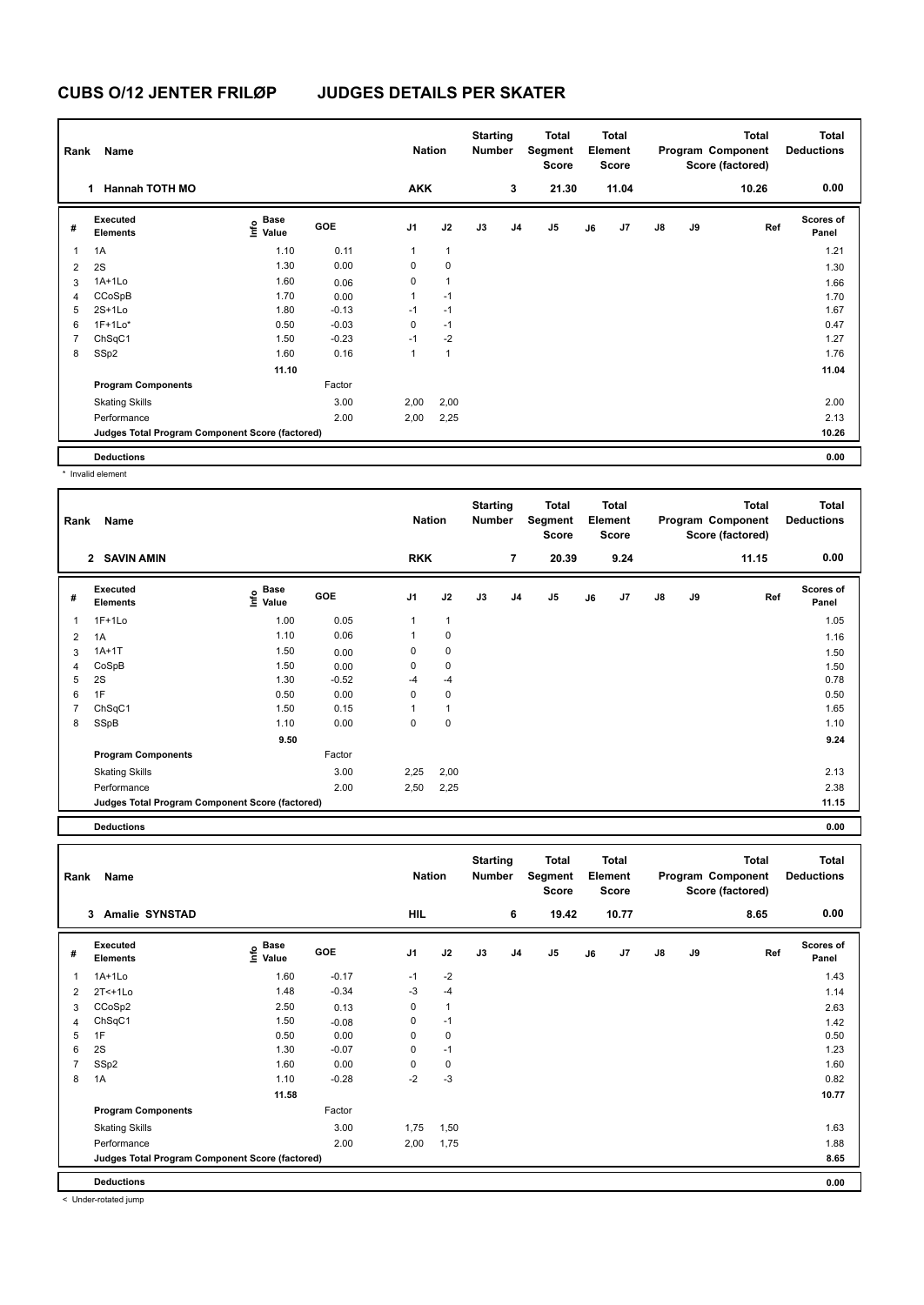| Rank           | Name                                            |                                           |              | <b>Nation</b> |              | <b>Starting</b><br>Number        |             | Total<br>Segment<br><b>Score</b> |    | Total<br>Element<br>Score        |    |    | Total<br>Program Component<br>Score (factored)        | <b>Total</b><br><b>Deductions</b> |
|----------------|-------------------------------------------------|-------------------------------------------|--------------|---------------|--------------|----------------------------------|-------------|----------------------------------|----|----------------------------------|----|----|-------------------------------------------------------|-----------------------------------|
|                | 4 Vår BUERSTAD                                  |                                           |              | <b>FKK</b>    |              |                                  | $\mathbf 2$ | 19.18                            |    | 10.17                            |    |    | 9.01                                                  | 0.00                              |
| #              | Executed<br><b>Elements</b>                     | $\frac{e}{E}$ Base<br>$\frac{e}{E}$ Value | GOE          | J1            | J2           | J3                               | J4          | J5                               | J6 | J7                               | J8 | J9 | Ref                                                   | <b>Scores of</b><br>Panel         |
| 1              | SSp1                                            | 1.30                                      | $-0.20$      | $-1$          | $-2$         |                                  |             |                                  |    |                                  |    |    |                                                       | 1.10                              |
| 2              | 1A                                              | 1.10                                      | 0.00         | 0             | $\pmb{0}$    |                                  |             |                                  |    |                                  |    |    |                                                       | 1.10                              |
| 3              | 2S                                              | 1.30                                      | $-0.07$      | $-1$          | 0            |                                  |             |                                  |    |                                  |    |    |                                                       | 1.23                              |
| 4              | ChSqC1                                          | 1.50                                      | $-0.08$      | $-1$          | $\mathbf 0$  |                                  |             |                                  |    |                                  |    |    |                                                       | 1.42                              |
| 5              | 1A                                              | 1.10                                      | 0.00         | $\mathbf 0$   | $\mathbf 0$  |                                  |             |                                  |    |                                  |    |    |                                                       | 1.10                              |
| 6              | CCoSp2                                          | 2.50                                      | $-0.13$      | $-1$          | $\mathbf 0$  |                                  |             |                                  |    |                                  |    |    |                                                       | 2.37                              |
| 7              | $1F+1T$                                         | 0.90                                      | 0.00         | $\mathbf 0$   | $\pmb{0}$    |                                  |             |                                  |    |                                  |    |    |                                                       | 0.90                              |
| 8              | 1Lo+1Lo                                         | 1.00                                      | $-0.05$      | $-1$          | $-1$         |                                  |             |                                  |    |                                  |    |    |                                                       | 0.95                              |
|                |                                                 | 10.70                                     |              |               |              |                                  |             |                                  |    |                                  |    |    |                                                       | 10.17                             |
|                | <b>Program Components</b>                       |                                           | Factor       |               |              |                                  |             |                                  |    |                                  |    |    |                                                       |                                   |
|                | <b>Skating Skills</b>                           |                                           | 3.00         | 1,75          | 1,75         |                                  |             |                                  |    |                                  |    |    |                                                       | 1.75                              |
|                | Performance                                     |                                           | 2.00         | 1,75          | 2,00         |                                  |             |                                  |    |                                  |    |    |                                                       | 1.88                              |
|                | Judges Total Program Component Score (factored) |                                           |              |               |              |                                  |             |                                  |    |                                  |    |    |                                                       | 9.01                              |
|                | <b>Deductions</b>                               |                                           |              |               |              |                                  |             |                                  |    |                                  |    |    |                                                       | 0.00                              |
|                |                                                 |                                           |              |               |              |                                  |             |                                  |    |                                  |    |    |                                                       |                                   |
| Rank           | Name                                            |                                           |              | <b>Nation</b> |              | <b>Starting</b><br><b>Number</b> |             | Total<br>Segment<br><b>Score</b> |    | Total<br>Element<br><b>Score</b> |    |    | <b>Total</b><br>Program Component<br>Score (factored) | <b>Total</b><br><b>Deductions</b> |
|                | 5 Siri Bårdseth HUATORPET                       |                                           |              | <b>KKK</b>    |              |                                  | 13          | 17.58                            |    | 7.07                             |    |    | 11.01                                                 | 0.50                              |
|                |                                                 |                                           |              |               |              |                                  |             |                                  |    |                                  |    |    |                                                       |                                   |
|                |                                                 |                                           |              |               |              |                                  |             |                                  |    |                                  |    |    |                                                       |                                   |
| #              | Executed<br><b>Elements</b>                     | e Base<br>⊆ Value                         | GOE          | J1            | J2           | J3                               | J4          | J5                               | J6 | J7                               | J8 | J9 | Ref                                                   | Scores of<br>Panel                |
| 1              | 1A                                              | 1.10                                      | $-0.55$      | -5            | $-5$         |                                  |             |                                  |    |                                  |    |    |                                                       | 0.55                              |
| 2              | 2S                                              | 1.30                                      | $-0.59$      | $-4$          | $-5$         |                                  |             |                                  |    |                                  |    |    |                                                       | 0.71                              |
| 3              | 1Lz+1Lo                                         | 1.10                                      | 0.03         | 1             | $\pmb{0}$    |                                  |             |                                  |    |                                  |    |    |                                                       | 1.13                              |
| 4              | CSSpB                                           | 1.60                                      | 0.00         | 0             | 0            |                                  |             |                                  |    |                                  |    |    |                                                       | 1.60                              |
| 5              | ChSqC1                                          | 1.50                                      | 0.00         | 0             | $\pmb{0}$    |                                  |             |                                  |    |                                  |    |    |                                                       | 1.50                              |
| 6              | 1Lz                                             | 0.60                                      | 0.03         | 0             | $\mathbf{1}$ |                                  |             |                                  |    |                                  |    |    |                                                       | 0.63                              |
| $\overline{7}$ | $1Lo+1T$                                        | 0.90                                      | 0.05         | 1             | $\mathbf{1}$ |                                  |             |                                  |    |                                  |    |    |                                                       | 0.95                              |
| 8              | CoSp                                            | 0.00                                      | 0.00         |               |              |                                  |             |                                  |    |                                  |    |    |                                                       | 0.00                              |
|                |                                                 | 8.10                                      |              |               |              |                                  |             |                                  |    |                                  |    |    |                                                       | 7.07                              |
|                | <b>Program Components</b>                       |                                           | Factor       |               |              |                                  |             |                                  |    |                                  |    |    |                                                       |                                   |
|                | <b>Skating Skills</b>                           |                                           | 3.00         | 2,00          | 2,50         |                                  |             |                                  |    |                                  |    |    |                                                       | 2.25                              |
|                | Performance                                     |                                           | 2.00         | 2,25          | 2,00         |                                  |             |                                  |    |                                  |    |    |                                                       | 2.13                              |
|                | Judges Total Program Component Score (factored) |                                           |              |               |              |                                  |             |                                  |    |                                  |    |    |                                                       | 11.01                             |
|                | <b>Deductions</b>                               |                                           | Falls: -0.50 |               |              |                                  |             |                                  |    |                                  |    |    |                                                       | $-0.50$                           |
|                |                                                 |                                           |              |               |              |                                  |             |                                  |    |                                  |    |    |                                                       |                                   |
|                | Rank Name                                       |                                           |              | <b>Nation</b> |              | <b>Starting</b><br><b>Number</b> |             | Total<br>Segment<br>Score        |    | Total<br>Element<br>Score        |    |    | <b>Total</b><br>Program Component<br>Score (factored) | <b>Total</b><br><b>Deductions</b> |
|                | 6 Nina Stephanie Lima FOSSE                     |                                           |              | HIL           |              |                                  | 18          | 15.99                            |    | 6.85                             |    |    | 9.14                                                  | 0.00                              |
| #              | <b>Executed</b><br>Elements                     | $\mathsf{E}$ Base<br>$\mathsf{E}$ Value   | GOE          | J1            | J2           | $\mathsf{J3}$                    | J4          | J5                               | J6 | J7                               | J8 | J9 | Ref                                                   | Scores of<br>Panel                |
| 1              | SSpB                                            | 1.10                                      | $-0.17$      | $-2$          | $-1$         |                                  |             |                                  |    |                                  |    |    |                                                       | 0.93                              |
| 2              | 1S                                              | 0.40                                      | 0.02         | $\mathbf{1}$  | 0            |                                  |             |                                  |    |                                  |    |    |                                                       | 0.42                              |

4 ChSqC1 1.50 -0.38 -2 -3 2.50 -0.38 -2 -3 2.50 1.12 1F 0.50 0.00 0 0 0.50 CoSpB 1.50 -0.08 -1 0 1.42 1F+1Lo 1.00 -0.03 0 -1 0.97 1Lo 0.50 -0.05 -1 -1 0.45

Performance 2.00 1,75 1,75 1.75

**Deductions 0.00 Judges Total Program Component Score (factored) 9.14**

 **7.60 6.85**

1,75 2,00 1.88

! Not clear edge

**Program Components** 

Skating Skills 1,75 2,000

Factor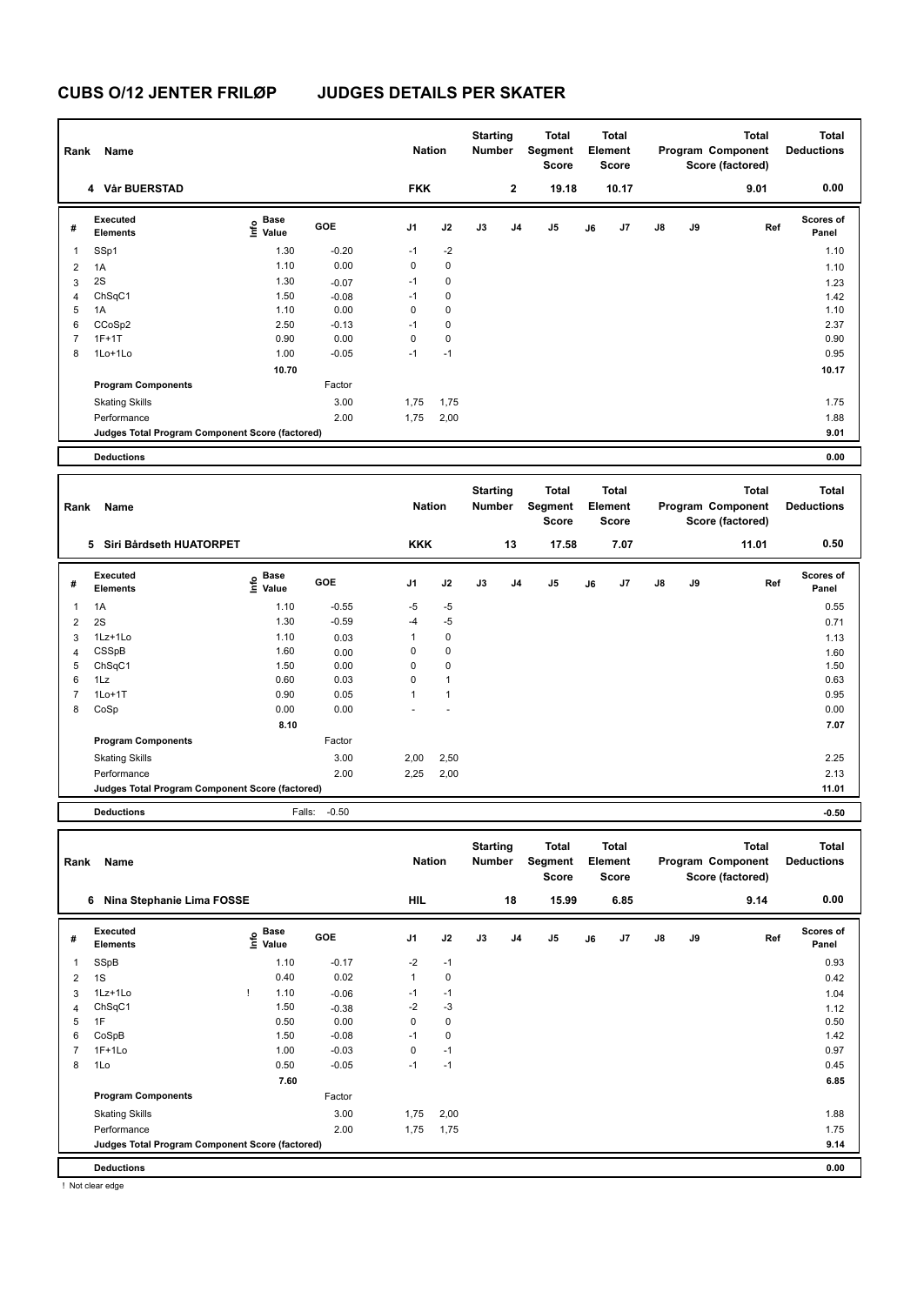| Rank           | <b>Name</b>                                     |                                    |                | <b>Nation</b>          |                   | <b>Starting</b><br><b>Number</b> |                | <b>Total</b><br>Segment<br><b>Score</b> |    | <b>Total</b><br>Element<br><b>Score</b> |               |    | <b>Total</b><br>Program Component<br>Score (factored) | <b>Total</b><br><b>Deductions</b> |
|----------------|-------------------------------------------------|------------------------------------|----------------|------------------------|-------------------|----------------------------------|----------------|-----------------------------------------|----|-----------------------------------------|---------------|----|-------------------------------------------------------|-----------------------------------|
|                | <b>Isabell NESVIK</b><br>$\overline{7}$         |                                    |                | <b>SKK</b>             |                   |                                  | 14             | 14.89                                   |    | 6.99                                    |               |    | 8.90                                                  | 1.00                              |
| #              | Executed<br><b>Elements</b>                     | <b>Base</b><br>e Base<br>E Value   | GOE            | J <sub>1</sub>         | J2                | J3                               | J <sub>4</sub> | J <sub>5</sub>                          | J6 | J7                                      | $\mathsf{J}8$ | J9 | Ref                                                   | <b>Scores of</b><br>Panel         |
| $\overline{1}$ | 2S                                              | 1.30                               | $-0.65$        | $-5$                   | $-5$              |                                  |                |                                         |    |                                         |               |    |                                                       | 0.65                              |
| $\overline{2}$ | 1F                                              | 0.50                               | 0.00           | $\mathbf 0$            | $\pmb{0}$         |                                  |                |                                         |    |                                         |               |    |                                                       | 0.50                              |
| 3              | 1F+1A+SEQ                                       | 1.28                               | $-0.55$        | $-5$                   | $-5$              |                                  |                |                                         |    |                                         |               |    |                                                       | 0.73                              |
| 4              | 1A                                              | 1.10                               | $-0.11$        | $-1$                   | $-1$              |                                  |                |                                         |    |                                         |               |    |                                                       | 0.99                              |
| 5              | ChSqC1                                          | 1.50                               | 0.00           | $\mathbf 0$            | $\mathbf 0$       |                                  |                |                                         |    |                                         |               |    |                                                       | 1.50                              |
| 6              | SSpB                                            | 1.10                               | $-0.06$        | 0                      | $-1$              |                                  |                |                                         |    |                                         |               |    |                                                       | 1.04                              |
| $\overline{7}$ | 1Lo                                             | 0.50                               | 0.00           | $\mathbf 0$            | $\pmb{0}$         |                                  |                |                                         |    |                                         |               |    |                                                       | 0.50                              |
| 8              | CCoSpBV                                         | 1.28                               | $-0.20$        | $-2$                   | $-1$              |                                  |                |                                         |    |                                         |               |    |                                                       | 1.08                              |
|                |                                                 | 8.56                               |                |                        |                   |                                  |                |                                         |    |                                         |               |    |                                                       | 6.99                              |
|                | <b>Program Components</b>                       |                                    | Factor         |                        |                   |                                  |                |                                         |    |                                         |               |    |                                                       |                                   |
|                | <b>Skating Skills</b>                           |                                    | 3.00           | 1,75                   | 2,00              |                                  |                |                                         |    |                                         |               |    |                                                       | 1.88                              |
|                | Performance                                     |                                    | 2.00           | 1,50                   | 1,75              |                                  |                |                                         |    |                                         |               |    |                                                       | 1.63                              |
|                | Judges Total Program Component Score (factored) |                                    |                |                        |                   |                                  |                |                                         |    |                                         |               |    |                                                       | 8.90                              |
|                |                                                 |                                    |                |                        |                   |                                  |                |                                         |    |                                         |               |    |                                                       |                                   |
|                | <b>Deductions</b>                               |                                    | Falls: -1.00   |                        |                   |                                  |                |                                         |    |                                         |               |    |                                                       | $-1.00$                           |
| Rank           | Name                                            |                                    |                | <b>Nation</b>          |                   | <b>Starting</b><br><b>Number</b> |                | <b>Total</b><br>Segment<br><b>Score</b> |    | <b>Total</b><br>Element<br>Score        |               |    | <b>Total</b><br>Program Component<br>Score (factored) | <b>Total</b><br><b>Deductions</b> |
|                | <b>Mathilde ULVO</b><br>8                       |                                    |                | <b>USK</b>             |                   |                                  | 17             | 11.94                                   |    | 5.55                                    |               |    | 6.39                                                  | 0.00                              |
| #              | Executed<br><b>Elements</b><br>1Lo+1Lo          | <b>Base</b><br>۴ê<br>Value<br>1.00 | GOE<br>$-0.03$ | J <sub>1</sub><br>$-1$ | J2<br>$\mathbf 0$ | J3                               | J <sub>4</sub> | J <sub>5</sub>                          | J6 | J7                                      | $\mathsf{J}8$ | J9 | Ref                                                   | <b>Scores of</b><br>Panel<br>0.97 |
| $\mathbf{1}$   |                                                 |                                    |                |                        |                   |                                  |                |                                         |    |                                         |               |    |                                                       |                                   |

| 5 | $1F+1Lo$                                        | 1.00 | $-0.05$ | $-1$ | $-1$        | 0.95 |
|---|-------------------------------------------------|------|---------|------|-------------|------|
| 6 | 1F                                              | 0.50 | $-0.15$ | $-3$ | $-3$        | 0.35 |
|   | CoSpBV                                          | 1.13 | $-0.17$ | -1   | $-2$        | 0.96 |
| 8 | 1S                                              | 0.40 | $-0.02$ | -1   | $\mathbf 0$ | 0.38 |
|   |                                                 | 5.98 |         |      |             | 5.55 |
|   | <b>Program Components</b>                       |      | Factor  |      |             |      |
|   | <b>Skating Skills</b>                           |      | 3.00    | 1,25 | 1,00        | 1.13 |
|   | Performance                                     |      | 2.00    | 1,75 | 1,25        | 1.50 |
|   | Judges Total Program Component Score (factored) |      |         |      |             | 6.39 |
|   | <b>Deductions</b>                               |      |         |      |             | 0.00 |
|   |                                                 |      |         |      |             |      |

2 1Lze 0.45 -0.16 -3 -4 0.29  $3$  SSp  $0.00$   $0.00$   $0.00$   $0.00$   $0.00$   $0.00$   $0.00$   $0.00$   $0.00$   $0.00$   $0.00$   $0.00$   $0.00$   $0.00$   $0.00$   $0.00$   $0.00$   $0.00$   $0.00$   $0.00$   $0.00$   $0.00$   $0.00$   $0.00$   $0.00$   $0.00$   $0.00$   $0.00$   $0.00$   $0.00$   $0.$ 4 ChSqC1 1.50 0.15 1 1 1.65

| Rank | Name                                            |                   |         | <b>Nation</b>  |             | <b>Starting</b><br>Number |                | <b>Total</b><br>Segment<br>Score |    | <b>Total</b><br>Element<br><b>Score</b> |               |    | Total<br>Program Component<br>Score (factored) | <b>Total</b><br><b>Deductions</b> |
|------|-------------------------------------------------|-------------------|---------|----------------|-------------|---------------------------|----------------|----------------------------------|----|-----------------------------------------|---------------|----|------------------------------------------------|-----------------------------------|
|      | <b>Dina Salam OMRAN</b><br>9                    |                   |         | <b>FKK</b>     |             |                           | 8              | 11.24                            |    | 5.98                                    |               |    | 5.26                                           | 0.00                              |
| #    | Executed<br><b>Elements</b>                     | e Base<br>E Value | GOE     | J <sub>1</sub> | J2          | J3                        | J <sub>4</sub> | J5                               | J6 | J7                                      | $\mathsf{J}8$ | J9 | Ref                                            | <b>Scores of</b><br>Panel         |
| 1    | $1F+1T$                                         | 0.90              | $-0.05$ | $-1$           | $-1$        |                           |                |                                  |    |                                         |               |    |                                                | 0.85                              |
| 2    | 1F                                              | 0.50              | $-0.03$ | $-1$           | 0           |                           |                |                                  |    |                                         |               |    |                                                | 0.47                              |
| 3    | SSpB                                            | 1.10              | $-0.17$ | $-1$           | $-2$        |                           |                |                                  |    |                                         |               |    |                                                | 0.93                              |
| 4    | 1S                                              | 0.40              | $-0.02$ | 0              | $-1$        |                           |                |                                  |    |                                         |               |    |                                                | 0.38                              |
| 5    | ChSqC1                                          | 1.50              | $-0.45$ | $-3$           | $-3$        |                           |                |                                  |    |                                         |               |    |                                                | 1.05                              |
| 6    | <b>USpB</b>                                     | 1.00              | 0.00    | $\mathbf 0$    | $\mathbf 0$ |                           |                |                                  |    |                                         |               |    |                                                | 1.00                              |
|      | $1Lo+1T$                                        | 0.90              | $-0.05$ | $-1$           | $-1$        |                           |                |                                  |    |                                         |               |    |                                                | 0.85                              |
| 8    | 1Lo                                             | 0.50              | $-0.05$ | $-1$           | $-1$        |                           |                |                                  |    |                                         |               |    |                                                | 0.45                              |
|      |                                                 | 6.80              |         |                |             |                           |                |                                  |    |                                         |               |    |                                                | 5.98                              |
|      | <b>Program Components</b>                       |                   | Factor  |                |             |                           |                |                                  |    |                                         |               |    |                                                |                                   |
|      | <b>Skating Skills</b>                           |                   | 3.00    | 1,25           | 0,75        |                           |                |                                  |    |                                         |               |    |                                                | 1.00                              |
|      | Performance                                     |                   | 2.00    | 1,00           | 1,25        |                           |                |                                  |    |                                         |               |    |                                                | 1.13                              |
|      | Judges Total Program Component Score (factored) |                   |         |                |             |                           |                |                                  |    |                                         |               |    |                                                | 5.26                              |
|      | <b>Deductions</b>                               |                   |         |                |             |                           |                |                                  |    |                                         |               |    |                                                | 0.00                              |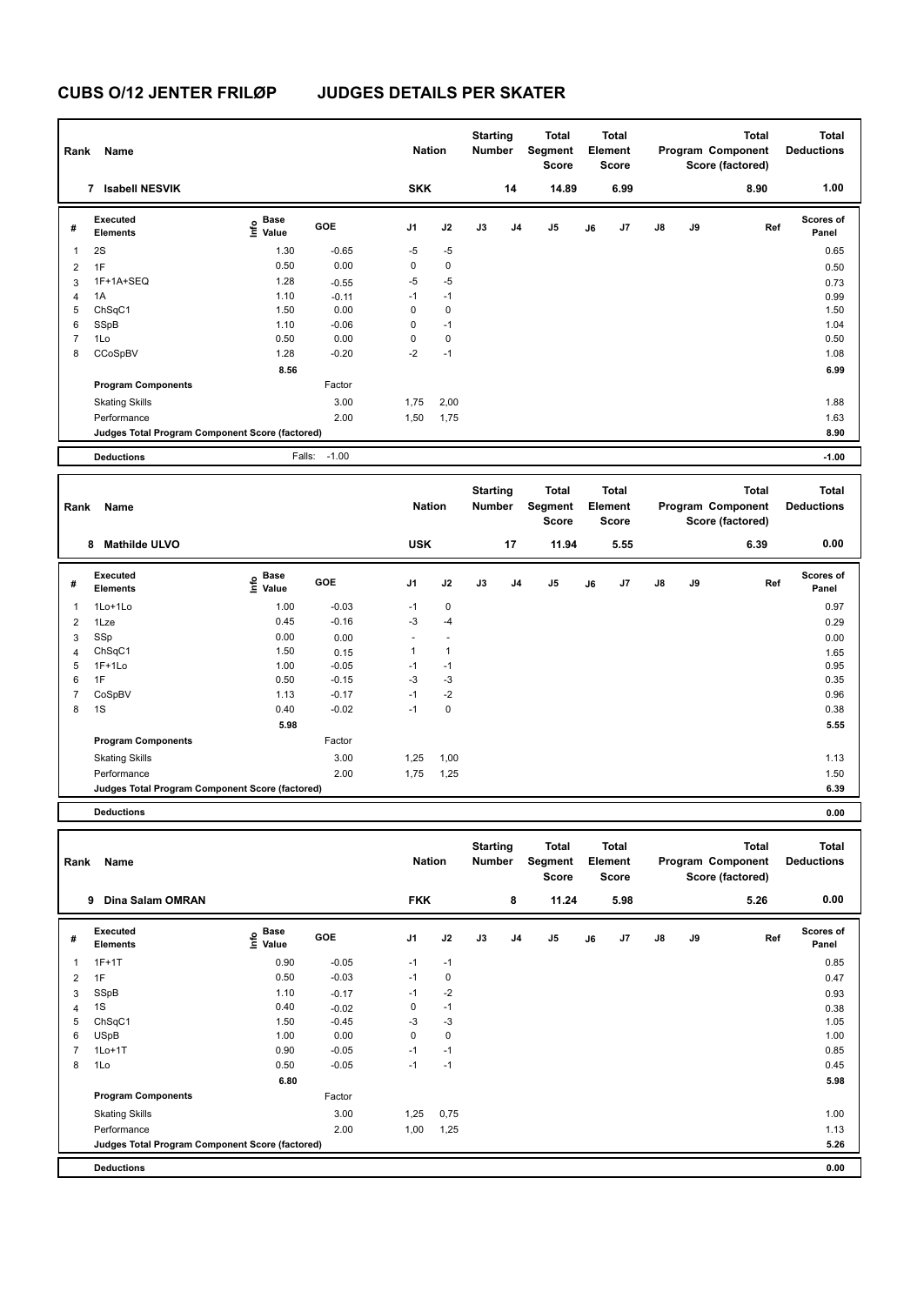| Rank           | Name                                            |                                           |         | <b>Nation</b>       |                | <b>Starting</b><br>Number        |                | <b>Total</b><br>Segment<br><b>Score</b> |    | <b>Total</b><br>Element<br><b>Score</b> |    |    | <b>Total</b><br>Program Component<br>Score (factored) | <b>Total</b><br><b>Deductions</b> |
|----------------|-------------------------------------------------|-------------------------------------------|---------|---------------------|----------------|----------------------------------|----------------|-----------------------------------------|----|-----------------------------------------|----|----|-------------------------------------------------------|-----------------------------------|
|                | 10 Inger WAMNES SÆTHER                          |                                           |         | <b>RKK</b>          |                |                                  | 5              | 10.92                                   |    | 5.27                                    |    |    | 5.65                                                  | 0.00                              |
| #              | Executed<br><b>Elements</b>                     | $\frac{e}{E}$ Base<br>$\frac{e}{E}$ Value | GOE     | J1                  | J2             | J3                               | J <sub>4</sub> | J5                                      | J6 | J7                                      | J8 | J9 | Ref                                                   | Scores of<br>Panel                |
| 1              | 1F                                              | 0.50                                      | 0.05    | $\mathbf{1}$        | $\mathbf{1}$   |                                  |                |                                         |    |                                         |    |    |                                                       | 0.55                              |
| $\overline{2}$ | 1S                                              | 0.40                                      | 0.00    | $\mathbf 0$         | $\pmb{0}$      |                                  |                |                                         |    |                                         |    |    |                                                       | 0.40                              |
| 3              | SSpB                                            | 1.10                                      | $-0.17$ | $-2$                | $-1$           |                                  |                |                                         |    |                                         |    |    |                                                       | 0.93                              |
| 4              | $1S+1T$                                         | 0.80                                      | 0.00    | $\mathbf 0$         | $\mathbf 0$    |                                  |                |                                         |    |                                         |    |    |                                                       | 0.80                              |
| 5              | 1Lz+1Lo                                         | 1.10                                      | 0.00    | 0                   | $\pmb{0}$      |                                  |                |                                         |    |                                         |    |    |                                                       | 1.10                              |
| 6              | ChsqC                                           | 0.00                                      | 0.00    | $\overline{a}$      | $\overline{a}$ |                                  |                |                                         |    |                                         |    |    |                                                       | 0.00                              |
| $\overline{7}$ | 1F                                              | 0.50                                      | 0.00    | $\mathbf 0$<br>$-1$ | $\mathbf 0$    |                                  |                |                                         |    |                                         |    |    |                                                       | 0.50                              |
| 8              | CSpB                                            | 1.10                                      | $-0.11$ |                     | $-1$           |                                  |                |                                         |    |                                         |    |    |                                                       | 0.99                              |
|                |                                                 | 5.50                                      |         |                     |                |                                  |                |                                         |    |                                         |    |    |                                                       | 5.27                              |
|                | <b>Program Components</b>                       |                                           | Factor  |                     |                |                                  |                |                                         |    |                                         |    |    |                                                       |                                   |
|                | <b>Skating Skills</b>                           |                                           | 3.00    | 1,25                | 1,00           |                                  |                |                                         |    |                                         |    |    |                                                       | 1.13                              |
|                | Performance                                     |                                           | 2.00    | 1,50                | 0,75           |                                  |                |                                         |    |                                         |    |    |                                                       | 1.13                              |
|                | Judges Total Program Component Score (factored) |                                           |         |                     |                |                                  |                |                                         |    |                                         |    |    |                                                       | 5.65                              |
|                | <b>Deductions</b>                               |                                           |         |                     |                |                                  |                |                                         |    |                                         |    |    |                                                       | 0.00                              |
|                |                                                 |                                           |         |                     |                |                                  |                |                                         |    |                                         |    |    |                                                       |                                   |
| Rank           | Name                                            |                                           |         | <b>Nation</b>       |                | <b>Starting</b><br><b>Number</b> |                | <b>Total</b><br>Segment<br><b>Score</b> |    | <b>Total</b><br>Element<br><b>Score</b> |    |    | <b>Total</b><br>Program Component<br>Score (factored) | <b>Total</b><br><b>Deductions</b> |
|                | 11 Angelica Helene JACHLIN                      |                                           |         | <b>TT</b>           |                |                                  | 16             | 10.33                                   |    | 3.82                                    |    |    | 6.51                                                  | 0.00                              |
| #              | Executed<br>Elements                            | e Base<br>E Value                         | GOE     | J1                  | J2             | J3                               | J4             | J5                                      | J6 | J7                                      | J8 | J9 | Ref                                                   | <b>Scores of</b><br>Panel         |
| $\mathbf{1}$   | SSp                                             | 0.00                                      | 0.00    |                     | ÷,             |                                  |                |                                         |    |                                         |    |    |                                                       | 0.00                              |
| $\overline{2}$ | 1Lo                                             | 0.50                                      | 0.00    | $\mathbf 0$         | $\pmb{0}$      |                                  |                |                                         |    |                                         |    |    |                                                       | 0.50                              |
| 3              | $1S+1T$                                         | 0.80                                      | $-0.02$ | $\mathbf 0$         | $-1$           |                                  |                |                                         |    |                                         |    |    |                                                       | 0.78                              |
| $\overline{4}$ | <b>USpB</b>                                     | 1.00                                      | $-0.15$ | $-1$                | $-2$           |                                  |                |                                         |    |                                         |    |    |                                                       | 0.85                              |
| 5              | $1F+1T$                                         | 0.90                                      | $-0.10$ | $-2$                | $-2$           |                                  |                |                                         |    |                                         |    |    |                                                       | 0.80                              |
| 6              | 1F                                              | 0.50                                      | $-0.08$ | $-1$                | $-2$           |                                  |                |                                         |    |                                         |    |    |                                                       | 0.42                              |
| $\overline{7}$ | ChsqC                                           | 0.00                                      | 0.00    | ÷.                  | $\overline{a}$ |                                  |                |                                         |    |                                         |    |    |                                                       | 0.00                              |
| 8              | 1Lo                                             | 0.50                                      | $-0.03$ | $\mathbf 0$         | $-1$           |                                  |                |                                         |    |                                         |    |    |                                                       | 0.47                              |
|                |                                                 | 4.20                                      |         |                     |                |                                  |                |                                         |    |                                         |    |    |                                                       | 3.82                              |
|                | <b>Program Components</b>                       |                                           | Factor  |                     |                |                                  |                |                                         |    |                                         |    |    |                                                       |                                   |
|                | <b>Skating Skills</b>                           |                                           | 3.00    | 1,50                | 1,00           |                                  |                |                                         |    |                                         |    |    |                                                       | 1.25                              |
|                | Performance                                     |                                           | 2.00    | 1,75                | 1,00           |                                  |                |                                         |    |                                         |    |    |                                                       | 1.38                              |
|                | Judges Total Program Component Score (factored) |                                           |         |                     |                |                                  |                |                                         |    |                                         |    |    |                                                       | 6.51                              |
|                | <b>Deductions</b>                               |                                           |         |                     |                |                                  |                |                                         |    |                                         |    |    |                                                       | 0.00                              |

| Rank           | Name                                            |    |                                  |            | <b>Nation</b>            |                          | <b>Starting</b><br>Number |                | <b>Total</b><br>Segment<br><b>Score</b> |    | <b>Total</b><br>Element<br><b>Score</b> |               |    | <b>Total</b><br>Program Component<br>Score (factored) | <b>Total</b><br><b>Deductions</b> |
|----------------|-------------------------------------------------|----|----------------------------------|------------|--------------------------|--------------------------|---------------------------|----------------|-----------------------------------------|----|-----------------------------------------|---------------|----|-------------------------------------------------------|-----------------------------------|
|                | 12 Zuzanna MACH                                 |    |                                  |            | <b>HIL</b>               |                          |                           | 9              | 9.67                                    |    | 4.52                                    |               |    | 5.65                                                  | 0.50                              |
| #              | Executed<br><b>Elements</b>                     |    | <b>Base</b><br>e Base<br>⊆ Value | <b>GOE</b> | J <sub>1</sub>           | J2                       | J3                        | J <sub>4</sub> | J5                                      | J6 | J7                                      | $\mathsf{J}8$ | J9 | Ref                                                   | <b>Scores of</b><br>Panel         |
| 1              | 1F                                              |    | 0.50                             | $-0.03$    | $-1$                     | $\mathbf 0$              |                           |                |                                         |    |                                         |               |    |                                                       | 0.47                              |
| $\overline{2}$ | $1F+1Lo$                                        |    | 1.00                             | $-0.03$    | 0                        | $-1$                     |                           |                |                                         |    |                                         |               |    |                                                       | 0.97                              |
| 3              | CSp                                             |    | 0.00                             | 0.00       | ٠                        | $\overline{\phantom{a}}$ |                           |                |                                         |    |                                         |               |    |                                                       | 0.00                              |
| 4              | 1Lz                                             | -1 | 0.60                             | $-0.06$    | $-1$                     | $-1$                     |                           |                |                                         |    |                                         |               |    |                                                       | 0.54                              |
| 5              | 1Lo                                             |    | 0.50                             | 0.00       | 0                        | 0                        |                           |                |                                         |    |                                         |               |    |                                                       | 0.50                              |
| 6              | ChSqC1                                          |    | 1.50                             | $-0.23$    | $-1$                     | $-2$                     |                           |                |                                         |    |                                         |               |    |                                                       | 1.27                              |
| $\overline{7}$ | $1S+1Lo$                                        |    | 0.90                             | $-0.13$    | $-2$                     | $-3$                     |                           |                |                                         |    |                                         |               |    |                                                       | 0.77                              |
| 8              | SSp                                             |    | 0.00                             | 0.00       | $\overline{\phantom{a}}$ | $\overline{\phantom{a}}$ |                           |                |                                         |    |                                         |               |    |                                                       | 0.00                              |
|                |                                                 |    | 5.00                             |            |                          |                          |                           |                |                                         |    |                                         |               |    |                                                       | 4.52                              |
|                | <b>Program Components</b>                       |    |                                  | Factor     |                          |                          |                           |                |                                         |    |                                         |               |    |                                                       |                                   |
|                | <b>Skating Skills</b>                           |    |                                  | 3.00       | 1,25                     | 1,00                     |                           |                |                                         |    |                                         |               |    |                                                       | 1.13                              |
|                | Performance                                     |    |                                  | 2.00       | 1,25                     | 1,00                     |                           |                |                                         |    |                                         |               |    |                                                       | 1.13                              |
|                | Judges Total Program Component Score (factored) |    |                                  |            |                          |                          |                           |                |                                         |    |                                         |               |    |                                                       | 5.65                              |
|                | <b>Deductions</b>                               |    | Falls:                           | $-0.50$    |                          |                          |                           |                |                                         |    |                                         |               |    |                                                       | $-0.50$                           |
|                | I Not clear edge                                |    |                                  |            |                          |                          |                           |                |                                         |    |                                         |               |    |                                                       |                                   |

! Not clear edge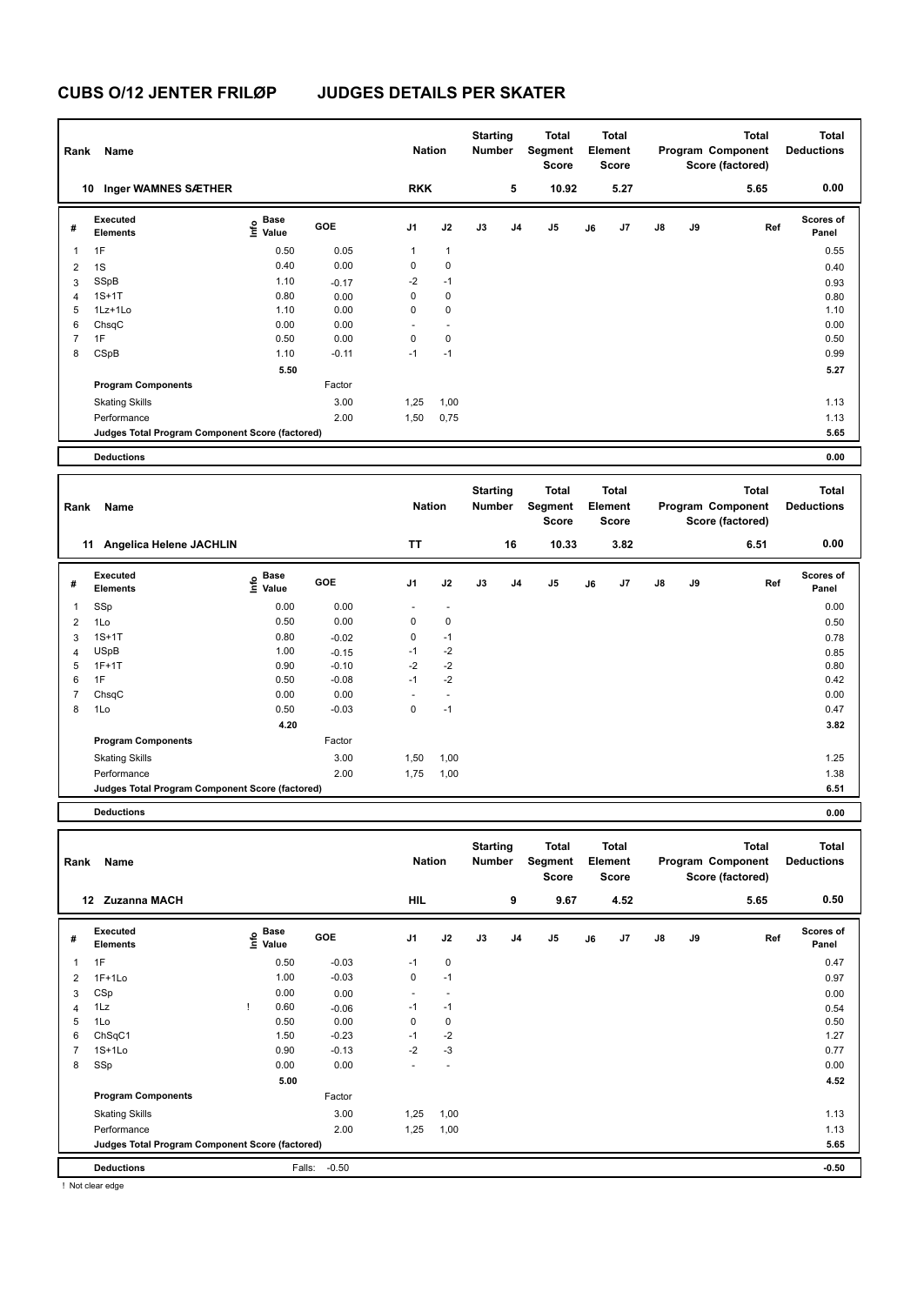| Rank           | Name                                            |                                  |         | <b>Nation</b>  |                          | <b>Starting</b><br><b>Number</b> |                | Total<br>Segment<br><b>Score</b> |    | <b>Total</b><br>Element<br><b>Score</b> |               |    | <b>Total</b><br>Program Component<br>Score (factored) | <b>Total</b><br><b>Deductions</b> |
|----------------|-------------------------------------------------|----------------------------------|---------|----------------|--------------------------|----------------------------------|----------------|----------------------------------|----|-----------------------------------------|---------------|----|-------------------------------------------------------|-----------------------------------|
| 13             | <b>Henriette ANTONSEN</b>                       |                                  |         | <b>SIL</b>     |                          |                                  | 10             | 7.72                             |    | 4.33                                    |               |    | 3.89                                                  | 0.50                              |
| #              | Executed<br><b>Elements</b>                     | <b>Base</b><br>o Base<br>⊆ Value | GOE     | J <sub>1</sub> | J2                       | J3                               | J <sub>4</sub> | J <sub>5</sub>                   | J6 | J7                                      | $\mathsf{J}8$ | J9 | Ref                                                   | Scores of<br>Panel                |
| 1              | 1A<<                                            | 0.00                             | 0.00    |                | $\overline{\phantom{a}}$ |                                  |                |                                  |    |                                         |               |    |                                                       | 0.00                              |
| 2              | ChSqC1                                          | 1.50                             | $-0.45$ | $-2$           | $-4$                     |                                  |                |                                  |    |                                         |               |    |                                                       | 1.05                              |
| 3              | CSp                                             | 0.00                             | 0.00    | ٠              | $\overline{\phantom{a}}$ |                                  |                |                                  |    |                                         |               |    |                                                       | 0.00                              |
| $\overline{4}$ | 1Lo                                             | 0.50                             | $-0.15$ | $-2$           | $-4$                     |                                  |                |                                  |    |                                         |               |    |                                                       | 0.35                              |
| 5              | 1F                                              | 0.50                             | $-0.13$ | $-2$           | $-3$                     |                                  |                |                                  |    |                                         |               |    |                                                       | 0.37                              |
| 6              | SSpB                                            | 1.10                             | $-0.06$ | $-1$           | $\mathbf 0$              |                                  |                |                                  |    |                                         |               |    |                                                       | 1.04                              |
| $\overline{7}$ | $1S+1Lo$                                        | 0.90                             | $-0.13$ | $-2$           | $-3$                     |                                  |                |                                  |    |                                         |               |    |                                                       | 0.77                              |
| 8              | $1F+1Lo$                                        | 1.00                             | $-0.25$ | $-5$           | $-5$                     |                                  |                |                                  |    |                                         |               |    |                                                       | 0.75                              |
|                |                                                 | 5.50                             |         |                |                          |                                  |                |                                  |    |                                         |               |    |                                                       | 4.33                              |
|                | <b>Program Components</b>                       |                                  | Factor  |                |                          |                                  |                |                                  |    |                                         |               |    |                                                       |                                   |
|                | <b>Skating Skills</b>                           |                                  | 3.00    | 0,75           | 0,50                     |                                  |                |                                  |    |                                         |               |    |                                                       | 0.63                              |
|                | Performance                                     |                                  | 2.00    | 1,25           | 0,75                     |                                  |                |                                  |    |                                         |               |    |                                                       | 1.00                              |
|                | Judges Total Program Component Score (factored) |                                  |         |                |                          |                                  |                |                                  |    |                                         |               |    |                                                       | 3.89                              |
|                | <b>Deductions</b>                               | Falls:                           | $-0.50$ |                |                          |                                  |                |                                  |    |                                         |               |    |                                                       | $-0.50$                           |

<< Downgraded jump

| Rank           | Name                                            |                                                          |            | <b>Nation</b>  |      | <b>Starting</b><br>Number |                | Total<br>Segment<br>Score |    | <b>Total</b><br>Element<br><b>Score</b> |               |    | <b>Total</b><br>Program Component<br>Score (factored) | <b>Total</b><br><b>Deductions</b> |
|----------------|-------------------------------------------------|----------------------------------------------------------|------------|----------------|------|---------------------------|----------------|---------------------------|----|-----------------------------------------|---------------|----|-------------------------------------------------------|-----------------------------------|
|                | <b>Malvina WIDELAK</b><br>14                    |                                                          |            | HIL            |      |                           | 4              | 7.02                      |    | 4.37                                    |               |    | 3.15                                                  | 0.50                              |
| #              | Executed<br><b>Elements</b>                     | <b>Base</b><br>$\mathop{\mathsf{Int}}\nolimits$<br>Value | <b>GOE</b> | J <sub>1</sub> | J2   | J3                        | J <sub>4</sub> | J5                        | J6 | J7                                      | $\mathsf{J}8$ | J9 | Ref                                                   | <b>Scores of</b><br>Panel         |
| 1              | $1F+1T$                                         | 0.90                                                     | $-0.10$    | $-2$           | $-2$ |                           |                |                           |    |                                         |               |    |                                                       | 0.80                              |
| 2              | $1S+1T$                                         | 0.80                                                     | $-0.06$    | $-1$           | $-2$ |                           |                |                           |    |                                         |               |    |                                                       | 0.74                              |
| 3              | <b>USpB</b>                                     | 1.00                                                     | $-0.25$    | $-3$           | $-2$ |                           |                |                           |    |                                         |               |    |                                                       | 0.75                              |
| 4              | ChSqC1                                          | 1.50                                                     | $-0.53$    | $-4$           | $-3$ |                           |                |                           |    |                                         |               |    |                                                       | 0.97                              |
| 5              | 1F                                              | 0.50                                                     | $-0.05$    | $-1$           | $-1$ |                           |                |                           |    |                                         |               |    |                                                       | 0.45                              |
| 6              | CSp                                             | 0.00                                                     | 0.00       | ٠              | ٠    |                           |                |                           |    |                                         |               |    |                                                       | 0.00                              |
| $\overline{7}$ | 1Lo                                             | 0.50                                                     | $-0.10$    | $-2$           | $-2$ |                           |                |                           |    |                                         |               |    |                                                       | 0.40                              |
| 8              | 1T                                              | 0.40                                                     | $-0.14$    | $-4$           | $-3$ |                           |                |                           |    |                                         |               |    |                                                       | 0.26                              |
|                |                                                 | 5.60                                                     |            |                |      |                           |                |                           |    |                                         |               |    |                                                       | 4.37                              |
|                | <b>Program Components</b>                       |                                                          | Factor     |                |      |                           |                |                           |    |                                         |               |    |                                                       |                                   |
|                | <b>Skating Skills</b>                           |                                                          | 3.00       | 0,50           | 0,75 |                           |                |                           |    |                                         |               |    |                                                       | 0.63                              |
|                | Performance                                     |                                                          | 2.00       | 0,75           | 0,50 |                           |                |                           |    |                                         |               |    |                                                       | 0.63                              |
|                | Judges Total Program Component Score (factored) |                                                          |            |                |      |                           |                |                           |    |                                         |               |    |                                                       | 3.15                              |
|                | <b>Deductions</b>                               | Falls:                                                   | $-0.50$    |                |      |                           |                |                           |    |                                         |               |    |                                                       | $-0.50$                           |

**Total Deductions Total Program Component Score (factored) Total Element Score Total Segment Score Starting Rank Name Nation Number # Executed Elements Base Value GOE J1 J2 J3 J4 J5 J6 J7 J8 J9 Scores of Panel** 1 0.40 -0.18 -5 -4 **Ref**  1S<<+1T 0.22 **Info 15 Christine MYHRE SIL 20 4.19 2.05 2.14 0.00** 2 ChsqC 0.00 0.00 - - 0.00 3 1Lo<< 0.00 0.00 - - 0.00 4 USpB 1.00 -0.35 -4 -3 0.65 0.65 0.65 5 1S 0.26  $0.40$   $-0.14$   $-4$   $-3$ 6 1T+1T 0.80 -0.14 -3 -4 0.66 7 SSp 0.00 0.00 - - 0.00 8 1S 0.26  $0.40$   $0.14$   $0.3$   $0.4$ **3.00** 2.05 **Program Components**  Skating Skills 6.50 0,25 0,50 Factor 3.00 0.25 0,50 0.38 Performance 2.00 0,50 0,50 0.50 **Deductions 0.00 Judges Total Program Component Score (factored) 2.14**

<< Downgraded jump